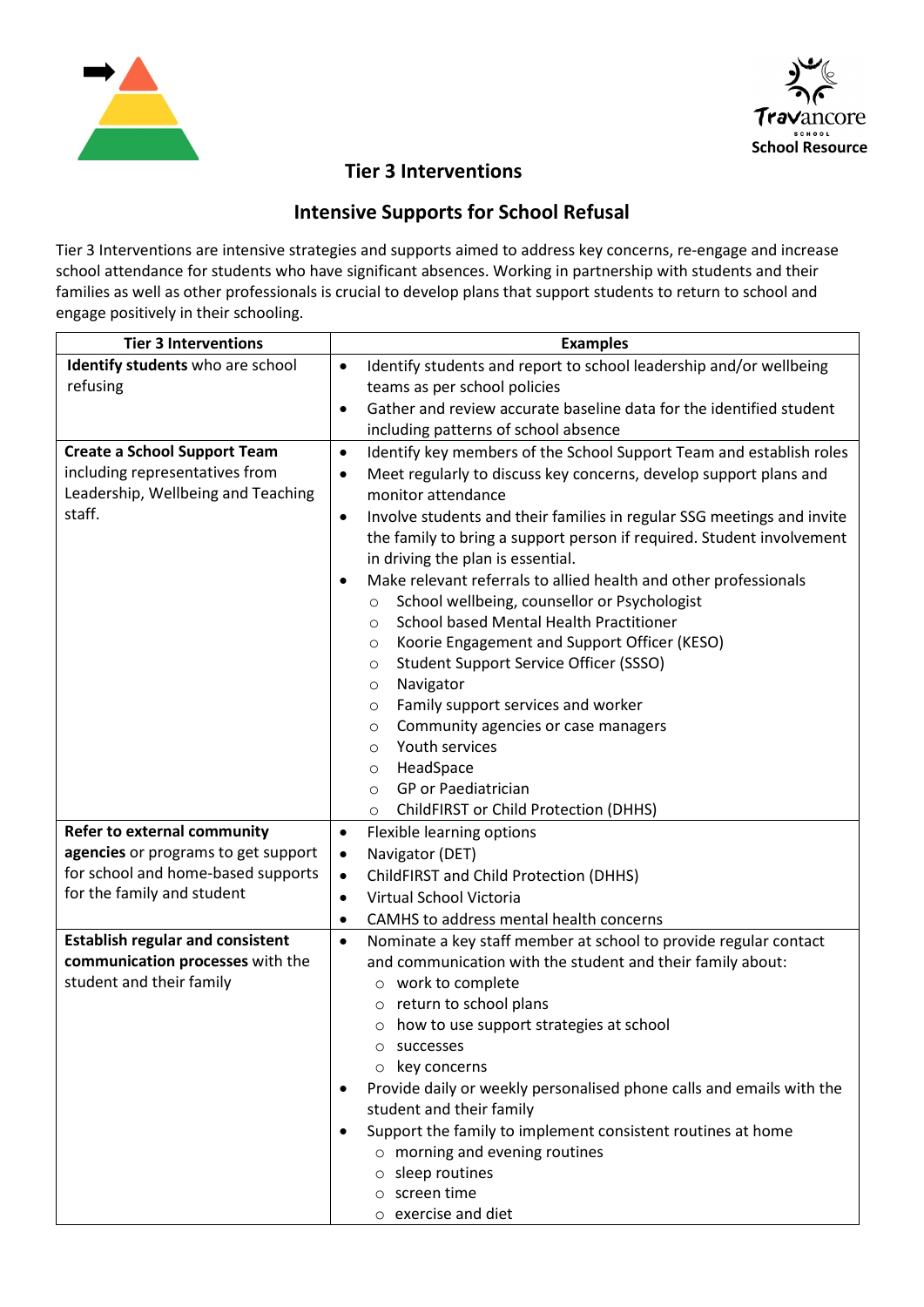



| Know your student and conduct<br>relevant assessments to identify<br>learning strengths and needs<br>Set goals with students and | Student Voice and their experience of school<br>$\bullet$<br>Schooling history<br>٠<br>Strengths (e.g. VIA character strengths)<br>٠<br>School Refusal Assessment Scale - Revised (Kearney, 2002)<br>$\bullet$<br>WISC (cognitive assessments)<br>$\bullet$<br>WIAT (educational assessments)<br>$\bullet$<br>Speech and Language assessments<br>$\bullet$<br>Other academic assessments<br>Social skills, communication and friendships<br>$\bullet$<br>Barriers to engagement<br>$\bullet$<br><b>Consider PSD funding options</b><br>٠<br>Establish long-term goals with students that reflect what the student<br>$\bullet$                                                                                                                                                                                                                                                                                                                                                                                                                                                                                                                                                                                                                                                                                                                                                                                                                                                                                                                                                                                                                                                                                                                                                 |
|----------------------------------------------------------------------------------------------------------------------------------|--------------------------------------------------------------------------------------------------------------------------------------------------------------------------------------------------------------------------------------------------------------------------------------------------------------------------------------------------------------------------------------------------------------------------------------------------------------------------------------------------------------------------------------------------------------------------------------------------------------------------------------------------------------------------------------------------------------------------------------------------------------------------------------------------------------------------------------------------------------------------------------------------------------------------------------------------------------------------------------------------------------------------------------------------------------------------------------------------------------------------------------------------------------------------------------------------------------------------------------------------------------------------------------------------------------------------------------------------------------------------------------------------------------------------------------------------------------------------------------------------------------------------------------------------------------------------------------------------------------------------------------------------------------------------------------------------------------------------------------------------------------------------------|
| understand their motivations to<br>increase their attendance                                                                     | is aiming to achieve and the reasons for returning to school or<br>increasing their time at school.<br>Break long-term goal down into small, achievable steps the student<br>$\bullet$<br>can work towards first on a daily or weekly basis.<br>Regularly review goal attainment with the students, their personal<br>$\bullet$<br>achievements and revise the goals accordingly.                                                                                                                                                                                                                                                                                                                                                                                                                                                                                                                                                                                                                                                                                                                                                                                                                                                                                                                                                                                                                                                                                                                                                                                                                                                                                                                                                                                              |
| Develop a gradual return to school<br>plan with individualised supports<br>and strategies                                        | The primary focus of the return to school plan initially is on<br>$\bullet$<br>attendance and being a school only rather than school work,<br>academic achievement or participation.<br>Develop a gradual and achievable attendance plan with the student<br>$\bullet$<br>and their family for a few days or a week at a time. Student<br>ownership over the plan is essential.<br>Ensure the return to school is gradual by starting with small steps<br>$\bullet$<br>including school tours, seeing the locker, wearing the uniform and<br>picking up school work from the office. These steps can be increased<br>over time as the student gains familiarity and confidence.<br>Provide a Plan A and Plan B option, both of which contribute to the<br>$\bullet$<br>aim of attending school in some way each day. Allow the student to<br>communicate a change in plans if they prefer Plan B on any day.<br>Communicate with the student's teachers so they can be involved in<br>supporting the student by:<br>Welcoming the student back without drawing attention to their<br>absence<br>Reassuring the student they know about the agreed supports<br>$\circ$<br>and strategies e.g. chill out time, asking for help, alternative<br>tasks<br>Reassure students they aren't expected to catch up on missed<br>$\circ$<br>work and can provide support if desired.<br>This can be achieved by inviting the student to write a letter to their<br>teachers and setting up brief teacher meetings outside of class<br>Provide the written plan to the student and family to display and<br>$\bullet$<br>access at home. This helps prepare ahead of time. Include details<br>about what the student will be doing, where they will be and who<br>will be supporting them. |